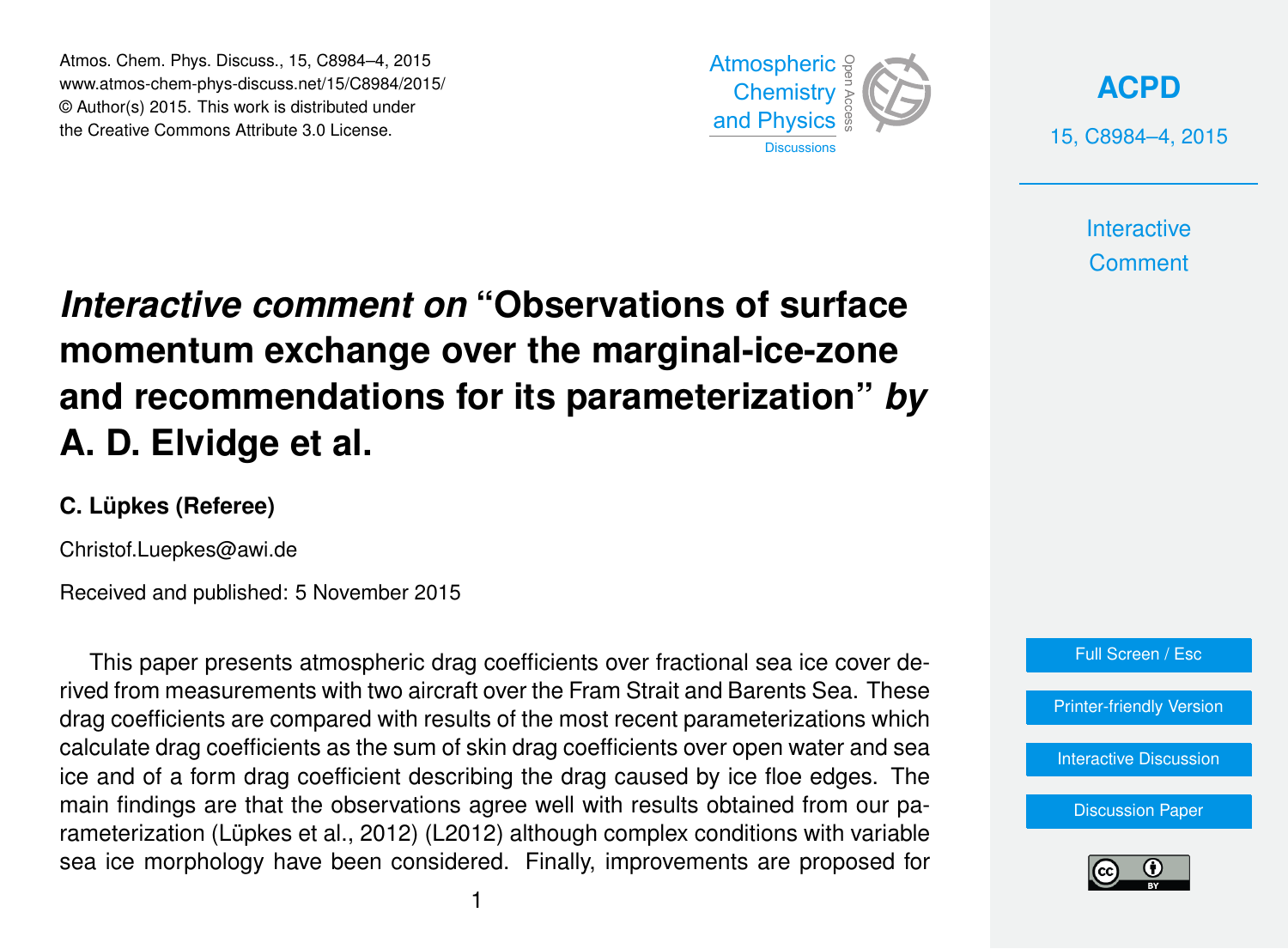open constants in the parameterization.

The authors mention that such new observations are urgently needed since the majority of measurements has been carried out 20 years ago and thus before the current larger change of Arctic sea ice.

I fully agree with this point. Furthermore, in my opinion this paper is excellently written, very clearly organized and I think that the data help a lot to understand strengths and weaknesses of the considered parameterizations. As the authors write, it is the largest set of aircraft observed data of this kind. I am impressed also by the degree of agreement with the parameterization by L2012. I have only minor revisions and recommendations which might help to once more improve a little the current version of the manuscript.

### **Minor Revisions**

- 1. page 26618, lines 3-5: When we called  $C_{dn10,i}$  skin drag we were aware of the fact that this 'skin drag' consists again of a sum of 'real' skin drag (drag over a smooth ice surface) and of form drag by ridges. This form drag can be calculated with a similar concept (see Andreas, 2011; Garbrecht et al., 2002). The latter citations could be added here.
- 2. page 26623 line 25; page 26624 line 1; page 26629 line 10: Similar point as above. Castellani et al. (2014) document the variablility of drag coefficients based on Arctic wide observations of topography (sea ice morphology). This could be mentioned here.
- 3. page 26621, line 25 and 26622 line 1: Due to our experience the assumption of a constant flux layer leads to an underestimation of neutral 10 m drag coefficients when they are derived from aircraft measurements in 40 m height in neutral or stable conditions. This is the reason why in Garbrecht et al. (2002) (their figure 9) another procedure has been used. It is unclear, however, up to now what

**[ACPD](http://www.atmos-chem-phys-discuss.net)** 15, C8984–4, 2015

> Interactive **Comment**



[Discussion Paper](http://www.atmos-chem-phys-discuss.net/15/26609/2015/acpd-15-26609-2015.pdf)

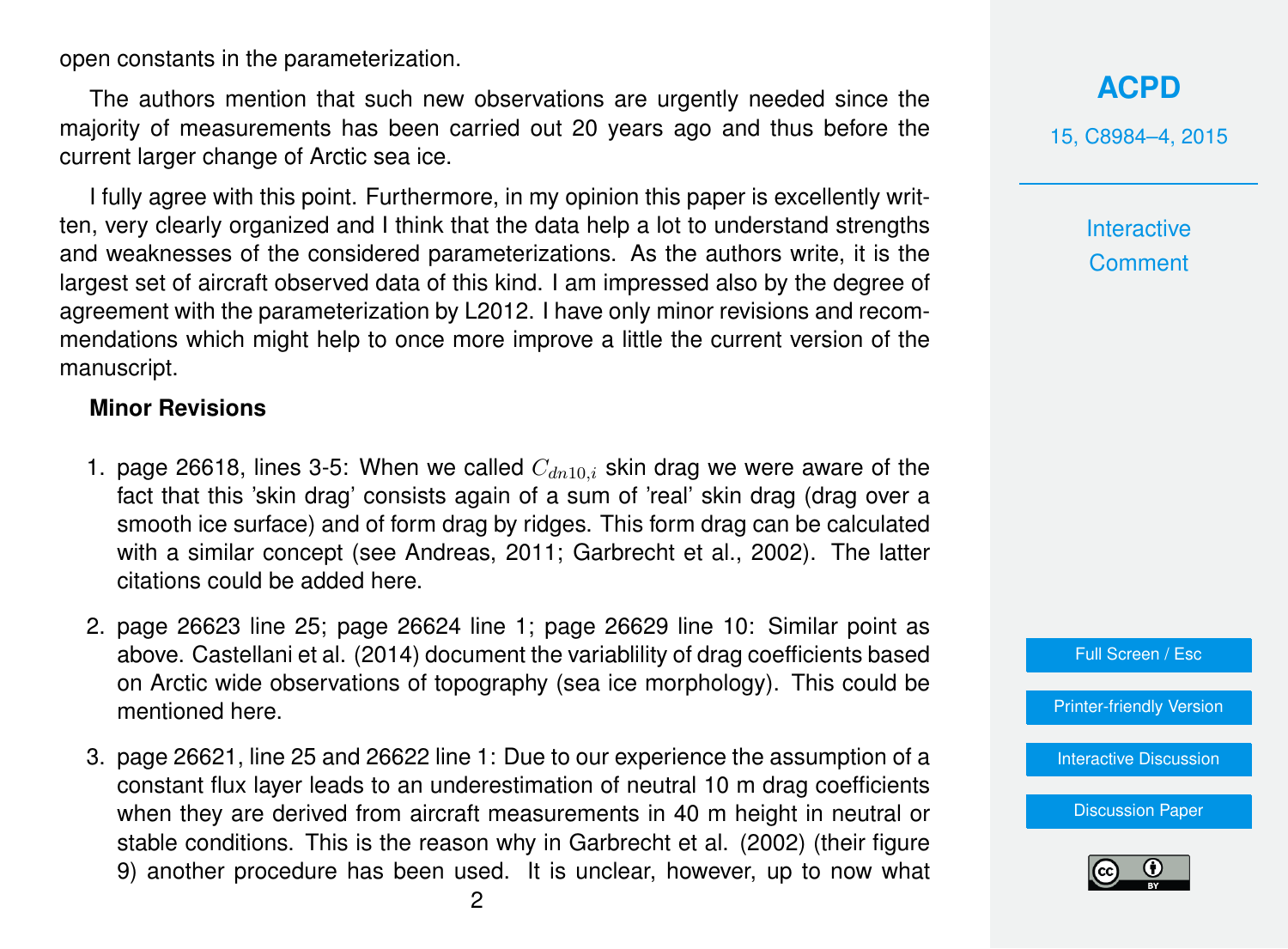happens under unstable conditions. So, I suggest adding here in addition to your references just that the assumption of a constant flux layer is the best what can be done at present but this could be an issue for future research. (see also next item). Addition of mixed layer heights  $z_i$  (if available) would be useful since the accuracy of the constant flux layer assumption depends on  $z_i.$ 

- 4. page 26627, line 15: I agree, the value of  $c<sub>e</sub>$  can be tuned. But with respect to the previous point (constant flux layer assumption) I would not exclude that the 'measured' drag coefficents are slightly underestimated. This point could be mentioned as a possible uncertainty of the new recommended value.
- 5. page 26628, line 2: L2012 propose to use Charnock for  $z_{0,w}$  (equation 14). How does this agree with your measurements?
- 6. page 26629, line 17-22: One could discuss this mentioning equation 11 and its dependence on the aspect ratio  $h_f/D_i.$  Small  $D_i$  and large  $h_f$  will increase  $C_d.$ The sensitivity has been discussed by Lüpkes and Birnbaum (2005) (their Figure 7).
- 7. page 26630, line 18: One could add that 5 ms−1 is a value that is typical for Arctic summer.
- 8. e.g. page 26634, line 25: Lüpkes and Gryanik (2015) show that the peak value for the surface drag is also a function of stratification. A future challenge is also to validate and quantify this finding.
- 9. The L2012 scheme is available in different stages of complexity. The most simple one was considered in Lüpkes et al. (2013) and it was called there AWI parameterization with three different parameter sets (AWI, AWI+ and AWI-) giving the range of possible variability. In this scheme  $C_{df}$  is just a function of the sea ice concentration. This could be considered in addition here or in another work.

**[ACPD](http://www.atmos-chem-phys-discuss.net)** 15, C8984–4, 2015

> Interactive **Comment**



[Printer-friendly Version](http://www.atmos-chem-phys-discuss.net/15/C8984/2015/acpd-15-C8984-2015-print.pdf)

[Interactive Discussion](http://www.atmos-chem-phys-discuss.net/15/26609/2015/acpd-15-26609-2015-discussion.html)

[Discussion Paper](http://www.atmos-chem-phys-discuss.net/15/26609/2015/acpd-15-26609-2015.pdf)